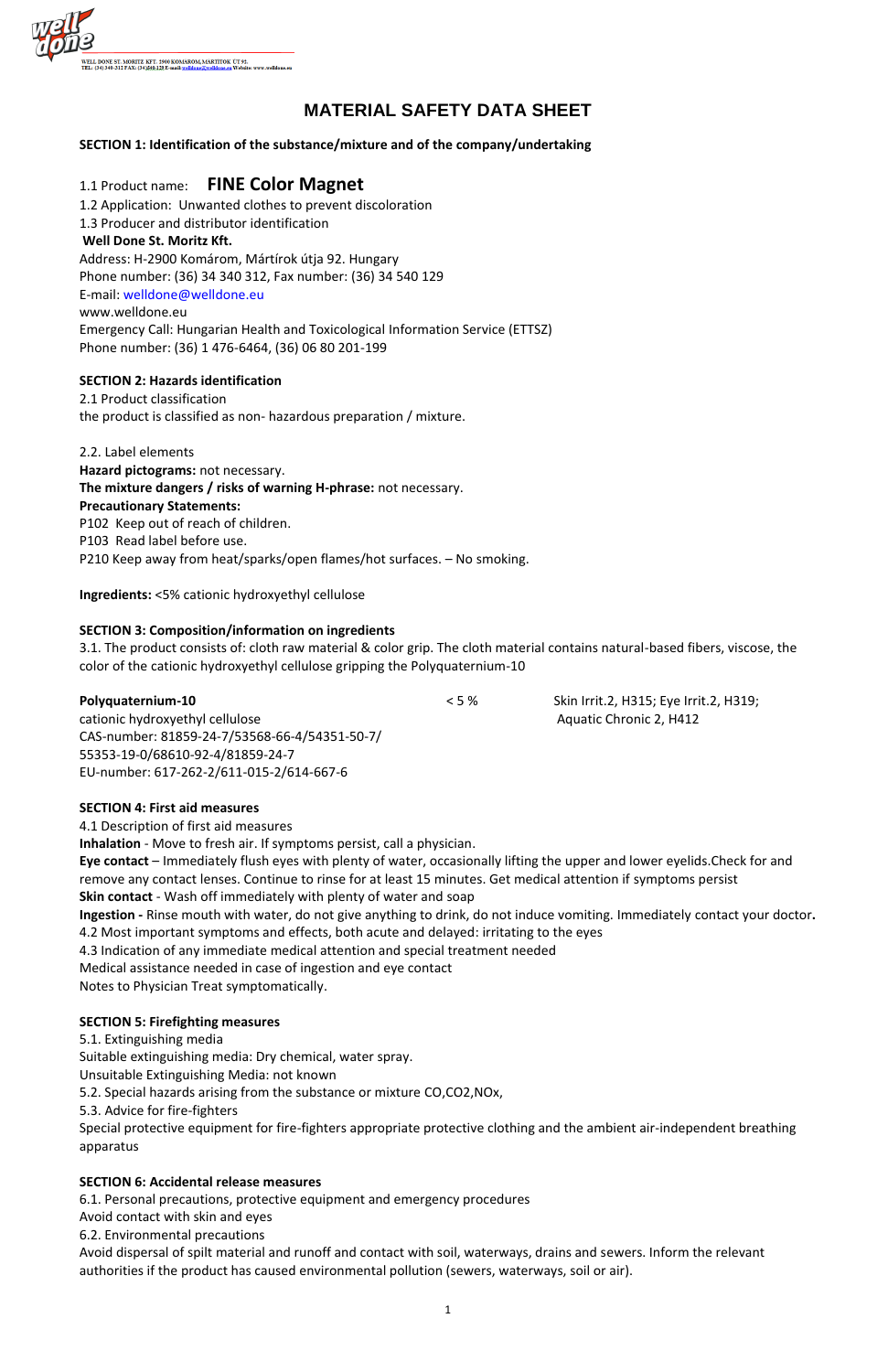

6.3. Methods and material for containment and cleaning up

We take up mechanically.

6.4. Reference to other sections: See also Chapter 7, 8 and 13 sections.

# **SECTION 7: Handling and storage**

7.1. Precautions for safe handling Keep away from sources of ignition and spark. Do not smoke. 7.2. Conditions for safe storage, including any incompatibilities Store in original containers, under cover, cool, dry place at a temperature not exceeding 45 ° C. Protect from direct sunlight Do not store together with foodstuffs. Keep out of reach of children! 7.3. Specific end use(s): Unwanted clothes to prevent discoloration

# **SECTION 8: Exposure controls/personal protection**

8.1. **control parameters**

**Occupational exposure limits:** no

# 8.2 Personal protection

#### **Technical measures:**

Ensure that the usual protective measures of handling chemicals are kept.

Ensure sufficient ventilation.

# **Hygiene measures:**

Do not eat, drink or smoke while handling. Wash hand thoroughly after handling.

# **Personal protective equipments:**

Skin protection : not necessary Eye protection: not necessary Running warm and cold water must be provided during and after working hours.

# **SECTION 9: Physical and chemical properties**

9.1 Information on basic physical and chemical properties Appearance – solid Odour – odorless Odor threshold - Not specified pH – not applicable Melting point / freezing point - Not applicable Initial boiling point and boiling range - Not applicable Flash point - Not applicable Evaporation rate - Not applicable Solubility - Not applicable Ignition temperature - Not applicable Decomposition temperature - Not specified Viscosity - Not applicable Oxidising properties - Not applicable under normal conditions of storage 9.2 Other information - No additional information

# **SECTION 10: Stability and reactivity**

10.1. Reactivity - Keep away from éghető.Hőtől, hot surfaces, sparks, open flame or other ignition sources.

- 10.2. Chemical stability stable under normal conditions of pressure and temperature
- 10.3. Possibility of hazardous reactions not used and stored according to specifications.
- 10.4. Conditions to avoid Avoid direct sunlight and frost
- 

10.5. Incompatible materials - strong oxidizing agents, strong alkalis,chlorine-containing cleaning products 10.6. Hazardous decomposition products - not known if used according to specifications, the product

#### **SECTION 11: Toxicological information**

Toxicological studies have been targeted. Human health assessment of the composition, toxicity data for the hazardous components, the

specified in Section 3, concentration, classification, and made the relevant provisions of Regulation 1272/2008 / EC. Polyquaternium-10: LD50 (oral, rat): 13100 mg / kg, LD50 (dermal):> 1000 mg / kg

#### **Product Information:**

Inhalation No known effect.

Skin contact No known effect.

Ingestion No known effect.

Eye contact Irritating No known effect.

**Delayed and immediate effects as well as chronic effects from short** 

**and long-term exposure:**

Acute toxicity No known effect.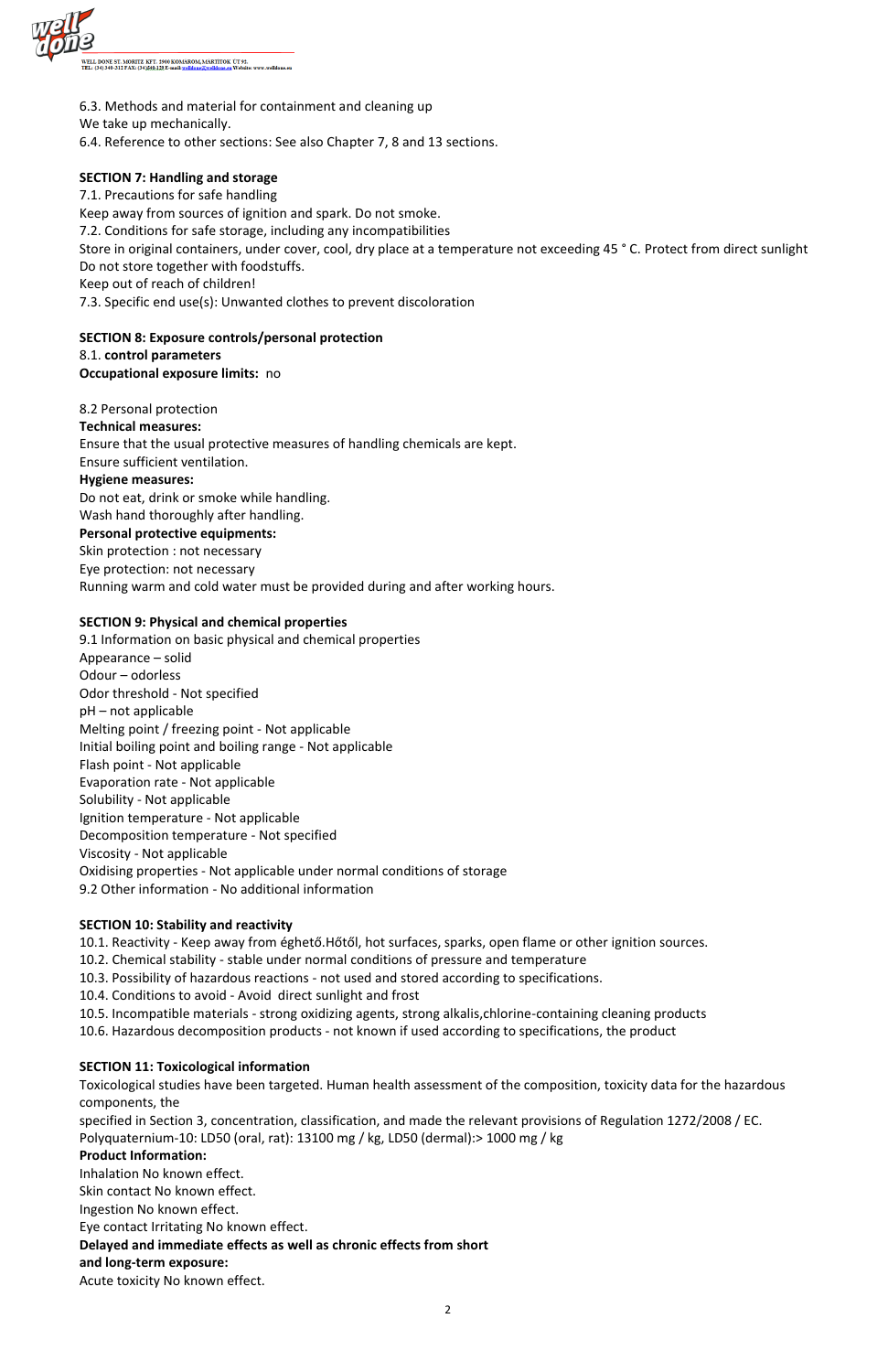

Skin corrosion/irritation No known effect. Serious eye damage/eye irritation Irritating to eyes. Skin sensitization No known effect. Respiratory sensitization No known effect. Germ cell mutagenicity No known effect. Neurological Effects No known effect. Reproductive toxicity No known effect. Developmental toxicity No known effect. Teratogenicity No known effect. STOT - single exposure No known effect. STOT - repeated exposure No known effect. Target Organ Effects No known effect. Aspiration hazard No known effect. Carcinogenicity No known effect.

#### **SECTION 12: Ecological information**

12.1. Persistence and degradability - The surfactants contained in the mixture are consistent with the biodegradability criteria as laid down in Regulation (EC) No 648/2004 on detergents. Data to support this assertion are held at the disposal of the competent authorities of the Member States and will be made available to them at their direct request or at the request of a detergent manufacturer

- 12.2. Bioaccumulative No data
- 12.3. Mobility in soil No data
- 12.4. Results of PBT and vPvB No data
- 12.5. Other adverse effects no data

#### **SECTION 13: Disposal considerations**

**Product disposal**: In accordance with local regulations. **Packaging disposal**: In accordance with local regulations.

#### **SECTION 14: Transport information**

- 14.1. UN Number Not applicable
- 14.2. Proper shipping name Not applicable
- 14.3. Class (es) Transport Not applicable
- 14.4. Packing group Not applicable
- 14.5. Environmental hazards Not applicable
- 14.6. Special precautions for user Not applicable
- 14.7. Transport in bulk according to Annex II of MARPOL 73/78 and the IBC Code Not applicable

# **SECTION 15: Regulatory information**

15.1 Safety, health and environmental regulations/legislation specific for the substance or mixture Regulation (EC) No 1272/2008 of the European Parliament and of the council of 16 December 2008 on classification, labelling and packaging of substances and mixtures, amending and repealing Directives 67/548/EEC and 1999/45/EC, and amending Regulation (EC) No 1907/2006 Minister of Health Regulation of September 28, 2005 on list of hazardous substances, their classification and marking (Journal of Laws No. 201, item 1674, 2005); Minister of Health Regulation of September 2, 2003 on criteria and classification measures for chemical substances and preparations (Journal of Laws No. 171, item 1666, 2003); Minister of Economy Regulation of December 21, 2005 on basic requirements for individual protection measures (Journal of Laws No. 259, item 2175, 2005); Hazardous Products Transport Act of October 28, 2002 (Journal of Laws No. 199, item 1671, 2002); Minister of Health Regulation of September 2, 2003 on marking requirements for containers with hazardous substances and preparations (Journal of Laws No. 173, item 1679, 2003)Composition and microbiological purity must conform to valid directives of EU.Neither the ingredients nor the preparation classify as "Dangerous" by the criteria of European Community Directive 93/21/EEC which sets out a revised Annex VI to the Dangerous Substances Directive 67/548.EEC. Regulation (EC) No 1907/2006 of the European Parliament and of the Council of 18 December 2006 concerning the Registration, Evaluation, Authorisation and Restriction of Chemicals (REACH), establishing a European Chemicals Agency, amending Directive 1999/45/EC and repealing Council Regulation (EEC) No 793/93 and Commission Regulation (EC) No 1488/94 as well as Council Directive 76/769/EEC and Commission Directives 91/155/EEC, 93/67/EEC, 93/105/EC and 2000/21/EC (Official Journal of theEuropean Union L 396, 30.12.2006)Communication of the Commission concerning the date of mandatory application of the updated inventory and common nomenclature of ingredients employed in cosmetic products (Official Journal of the European Union C 10, 16.01.2007)Commission Regulation (EC) No 907/2006 of 20 June 2006 amending Regulation (EC) No 648/2004 of the European Parliament and of the Council on detergents, in order to adapt Annexes III and VII thereto ( Official Journal of the European Union, L 168 z 21.06.2006 r.)

**SECTION 16: Other information Explanations used for the hazard Skin Irrit. 2** Skin Irritation category 2 **Eye Irrit.2** Eye Irritation category 2 **Aquatic Chronic 3** The aquatic environment is dangerous, long-term threat. category 3